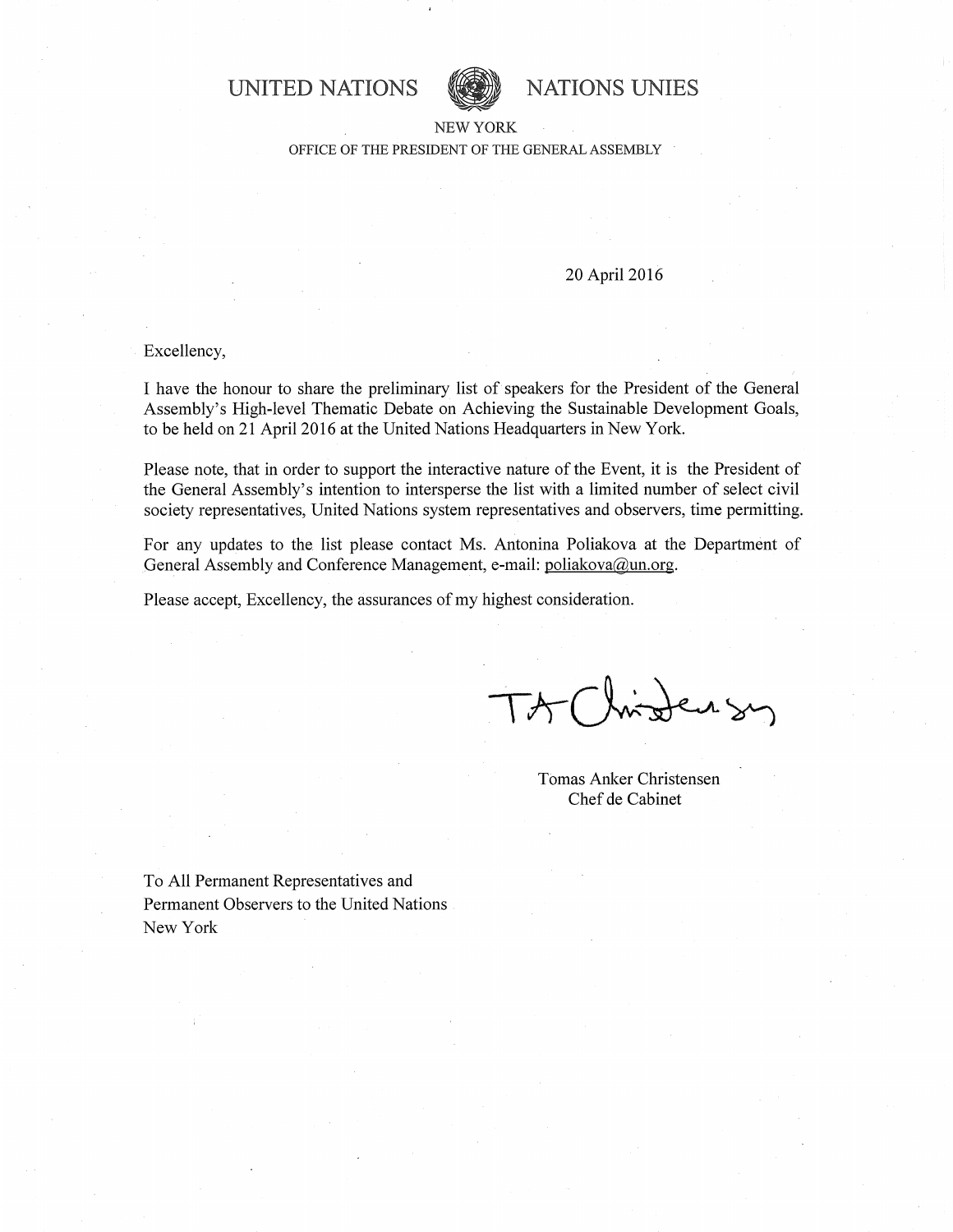#### GENERAL.ASSEMBLY.~ SEVENTIETH SESSION ..................

#### LIST OF SPEAKERS

### Thursday, 21 April 2016,

--\_.\_.\_ .. ,~ .. ~\_-J.-~~ ......... ~., .\_ ..... , \_\_ .

':i

f:

j

 $\vert$  $\overline{\phantom{a}}$ I i:

L

High-level Thematic Debate on Implementing the Sustainable Development Goals and Climate Outcome

- 1. NAURU (HS) 33. EUROPEAN UNION (M) (on behalf of the Pacific Small 34. THAILAND (M) Island Developing States (PSIDS» (on behalf of the Group of 77
- 2. HUNGARY (HS) and China
- 3. **PERU (HS)**
- 4.
- 5.
- 6.
- 7.
- 8.
- 9. GABON (HS)
- 10. ZIMBABWE (HS) 39. CUBA(M)
- 11. SLOVAKIA (HS)
- 12. MARSHALL ISLANDS (HS)
- 13. SENEGAL (HS) (M) .
- 14. CENTRAL AFRICAN REPUBLIC 42. AUSTRIA (M)  $(HS)$  43. BELARUS (M)
- 15. TOGO (HS)
- 16. BARBADOS (HG)
- 17. SAMOA (HG)
- 18. SLOVENIA (HG)
- 19. ANDORRA (HG)
- 20. MONACO (HG)
- 21. BAHAMAS (HG)
- 22. FIJI (HG)
- 23. VANUATU (HG)
- 24. ETHIOPIA (HG)
- 25. COSTA RICA (VP)
- 26. CAMBODIA (DPM)
- 27. MONTENEGRO (DPM) STATE OF) (HS)
- 28. SWEDEN (DPM)
- 29. TONGA (DPM)
- 30. ALBANIA (DPM)
- 31. NEPAL (DPM)
- 32. BELGIUM (DPM)

UN DGACM

Data source: GAEAD List of speakers application Page 1 of 3 20/04/2016 16:02:38

- 
- 
- 35. EGYPT (M) COLOMBIA (HS) (on behalf of Arab Group)
- NAMIBIA (HS) 36. MALDIVES (M) BULGARIA (HS) **(b)** (on behalf of Alliance of Small CROATIA (HS) Island States (AOSIS)
- IRAQ (HS) 37. LUXEMBOURG (M)
	- $38.$  CHILE  $(M)$
	-
	- 40. DENMARK(M)
	- 41. IRAN (ISLAMIC REPUBLIC OF)
	-
	-
	- 44. PANAMA (M)
	- 45. MADAGASCAR (M)
	- 46. AUSTRALIA (M)
	- 47. GEORGIA (M)
	- 48. UNITED KINGDOM (M)
	- 49. PHILIPPINES (M)
	- 50. DEMOCRATIC PEOPLE'S REPUBLIC OF KOREA (M)
	- 51. NIGER (M)
	- 52. ICELAND (M)
	- 53. UNITED ARAB EMIRATES (M)
	- 54. BOLIVIA (PLURINATIONAL
	- 55. ITALY (HG)
	- 56. CZECH REPUBLIC (M)
	- 57. ESTONIA (M)
	- 58. SAINT LUCIA (M)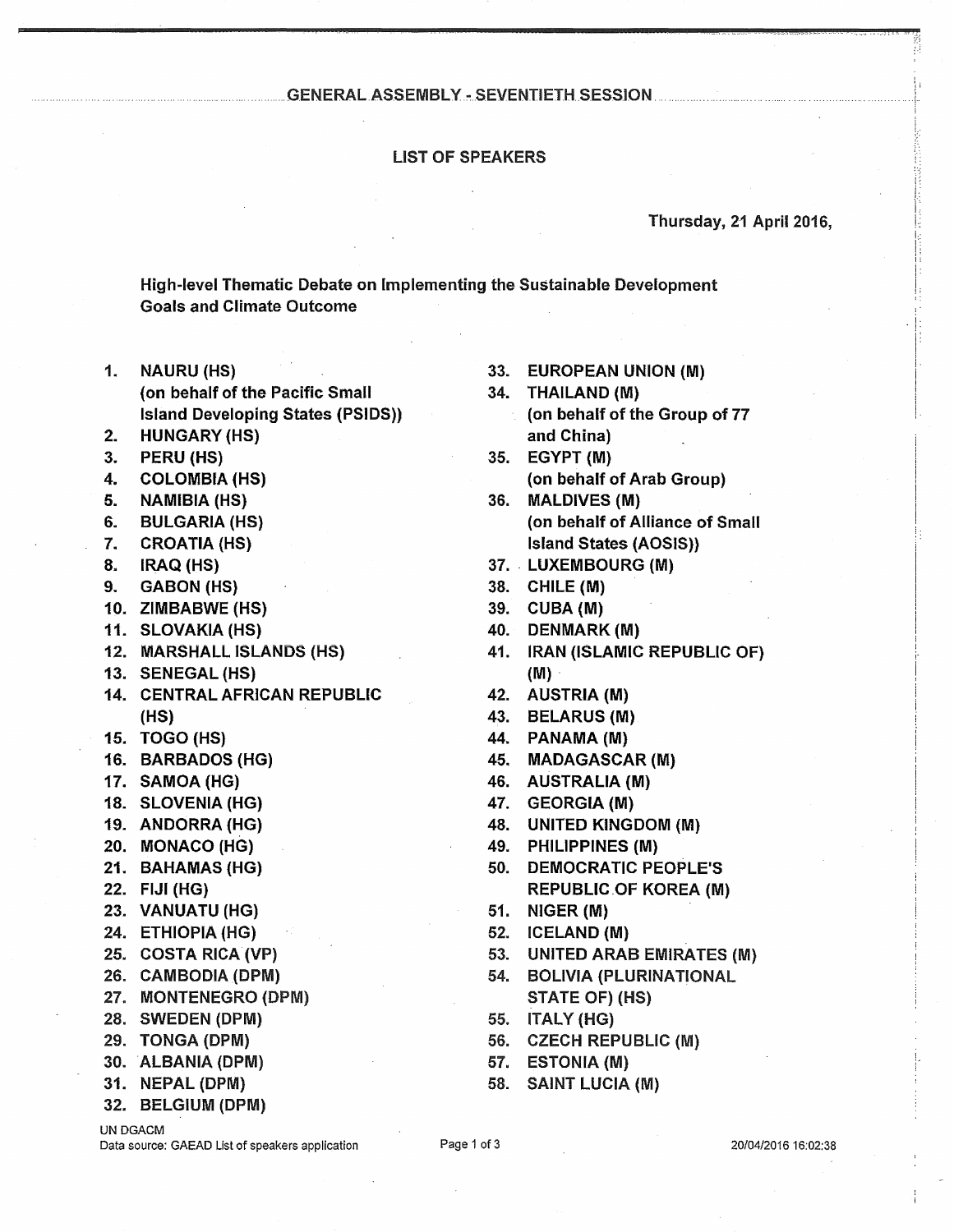## **GENERAL ASSEMBLY - SEVENTIETH SESSION**

# **LIST OF SPEAKERS**

### Thursday, 21 April 2016,

法受受法罪的法赔偿的过去式与过去分词 射线电子 经已成本资源 法法律的法法律的法律的

Ħ

- 59. TAJIKISTAN (M)
- 60. GHANA (M)
- 61. NICARAGUA (M)
- 62. MEXICO (M)
- 63. VENEZUELA (BOLIVARIAN **REPUBLIC OF) (M)**
- 64. ALGERIA (M)
- 65. ARGENTINA (M)
- 66. GERMANY (M)
- 67. FINLAND (M)
- 68. TUNISIA (M)
- 69. PARAGUAY (M)
- 70. SEYCHELLES (M)
- 71. INDIA (M)
- 72. TURKEY (M)
- 73. NEW ZEALAND (M)
- 74. POLAND (M)
- **75. SAINT VINCENT AND THE GRENADINES (M)**
- 76. JAMAICA (M)
- 77. REPUBLIC OF KOREA (M)
- 78. SRI LANKA (M)
- 79. MYANMAR (M)
- 80. BURKINA FASO (M)
- 81. LATVIA (M)
- 82. SUDAN (M)
- 83. CONGO (M)
- 84. SOLOMON ISLANDS (M)
- 85. JORDAN (M)
- 86. SIERRA LEONE (M)
- 87. KENYA (M)
- 88. BOTSWANA (M)
- 89. LIBERIA (M)
- 90. NIGERIA (M)
- 91. TIMOR-LESTE (M)
- 92. RWANDA (M)
- 93. DEMOCRATIC REPUBLIC OF THE CONGO (M)
- 94. COTE D'IVOIRE (M)
- 95. UNITED STATES (VM)
- 96. FRANCE (VM)
- 97. SPAIN (VM)
- 98. PORTUGAL (VM)
- 99. GREECE (VM)
- 100. RUSSIAN FEDERATION (VM)
- 101. UGANDA (CD) (on behalf of the African states)
- 102. DOMINICAN REPUBLIC (CD) (on behalf of the Community of **Latin American and Caribbean** States (CELAC))
- 103. ZAMBIA (on behalf of 32 Member States of the Land Locked Developing **Countries (LLDCs))**
- 104. MOROCCO (CD)
- 105. GUATEMALA (CD)
- 106. SWITZERLAND (CD)
- 107. KIRIBATI (CD)
- 108. CYPRUS (CD)
- 109. BANGLADESH (CD)
- 110. CANADA (CD)
- **111. QATAR (CD)**
- 112. LIECHTENSTEIN (CD)
- 113. VIET NAM (CD)
- 114. URUGUAY (CD)
- 115. BELIZE (CD)
- 116. HONDURAS (CD)
- 117. INDONESIA (CD)
- 118. IRELAND (CD)
- 119. NORWAY (CD)
- 120. CABO VERDE (CD)
- **121. PALAU (CD)**
- 122. AFGHANISTAN (CD)
- 123. EL SALVADOR (CD)
- **124. ISRAEL (CD)**